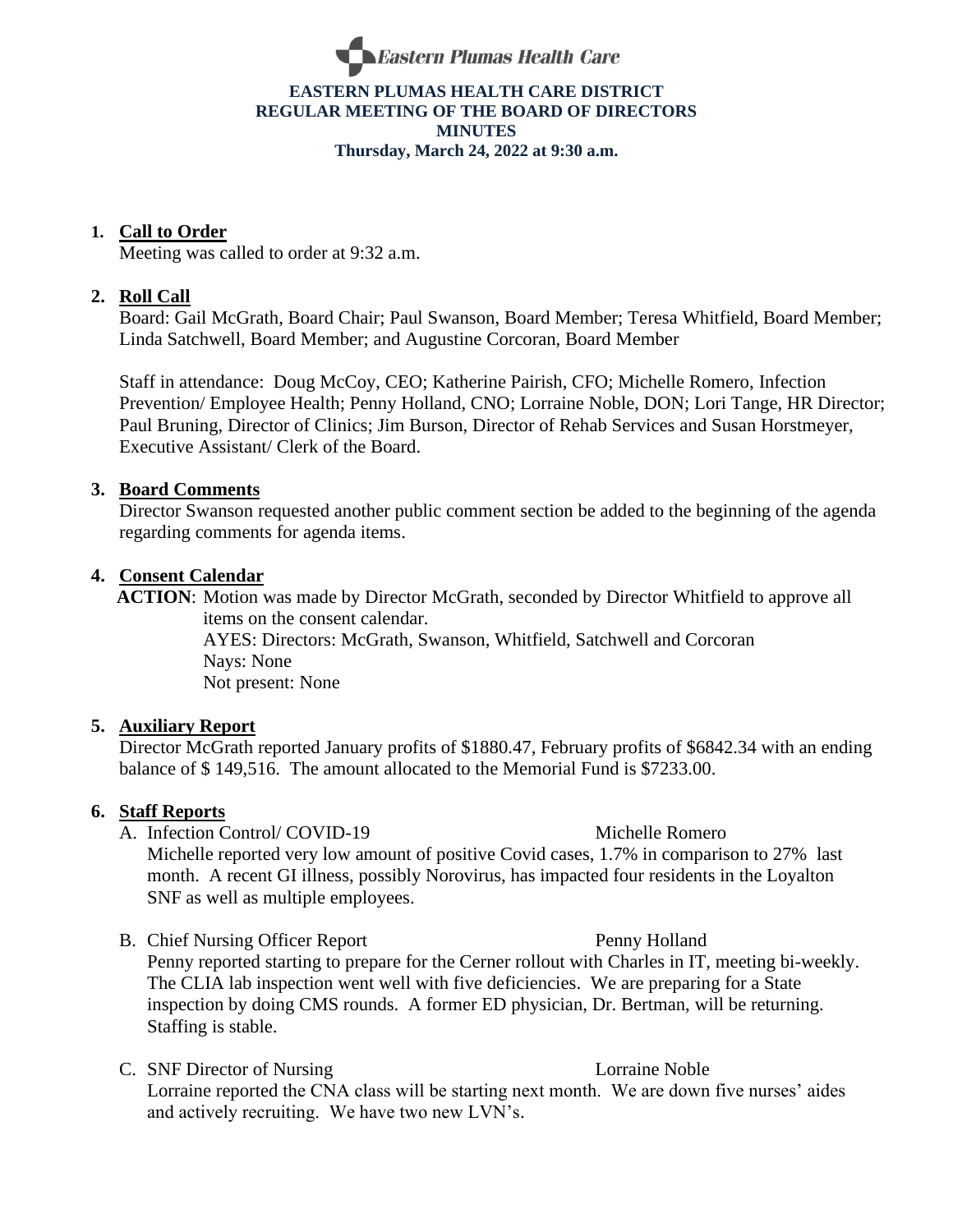# D. HR Director Lori Tange

Lori reported many positive trends in the labor market as new unemployment claims are at their lowest level and current claims are at their lowest level since 1970. The labor market is tight with an increase in people looking for new jobs. Our organization seems to have been sheltered from the "Big Quit", which was seen in the overall market. The preliminary results of the employee survey (60% response rate) show extremely positive overall data. The results will be shared with the Board at the next meeting.

E. Chief Financial Officer Report Katherine Pairish See attached February financial reports. Katherine reported EPHC is doing very well.

# F. Director of Clinics Paul Bruning

Paul reported the clinics had their best month of revenue last month due to having two dentists, our profits almost doubled. We are starting a bi-annual review as well as a review of policies in preparation for an anticipated site visit. Our clinical supervisor resigned and Joanna will be moving into a quality initiative program to work full time on metrics. We need a clinic support manager to work with Christina Potter to oversee staffing and day to day tasks. Will be attending the American College of meeting next week. We will be starting urgent access appointments at the clinics, Monday through Thursday from 12-7pm. We need more access for the community and the primary care providers are having a hard time getting appointments for their own patients. We will begin in office dispensing of "to go" medications through a computerized formulary with the ability to add or remove. Spot audits on coding, billing and revenue cycle will begin to improve efficiencies. The front desk is short staffed, Joanna is helping, and a new employee will start this week. Our highest demand for specialty is Cardiology, which is triple booked. Our cardiologist is adding days while he is on vacation from his other place of employment.

# G. Director of Rehab Services Jim Burson

Jim reported he will be updating the Board quarterly. The Rehab department is three years old and now has 14 employees. We received a commendation from a patient for Heidi, our PTA, stating Heidi made a huge difference and she was glad she went to therapy. Average number of patients per day is up 15% from last year. New referrals are up 66%. We are collaborating with BigFish for advertising. Our speech therapist, Tyson, has seen patient growth of 33% from last year. We will be passing out a list of internal bio's and services which we will send to Reno Orthopedics. Thanks to Paul Bruning for his support. We met with Tahoe Forest's joint replacement navigation team to formalize pre-op protocol, which will align with growth goals. PA's from Tahoe Forest will make rounds at the clinic enabling patients to receive comprehensive care here. Total revenue is up 240k (18%), the addition of 2 full time Physical Therapists is paying off. A meeting with the architects regarding the new Therapy & Wellness Center plans revisions went well. Thanks to Doug we will have a larger pool which will provide the ability for community classes as well as one on one patient care. The pool will fit 4- 5 people for classes.

Director McGrath commented that there is an overwhelming difference with our physical therapists over others. Our therapists want patients to improve and make patients want to work to improve; we have a wonderful physical therapy department.

Director Whitfield asked if we will be adding a lymphedema specialist. Jim replied this would be something we can consider.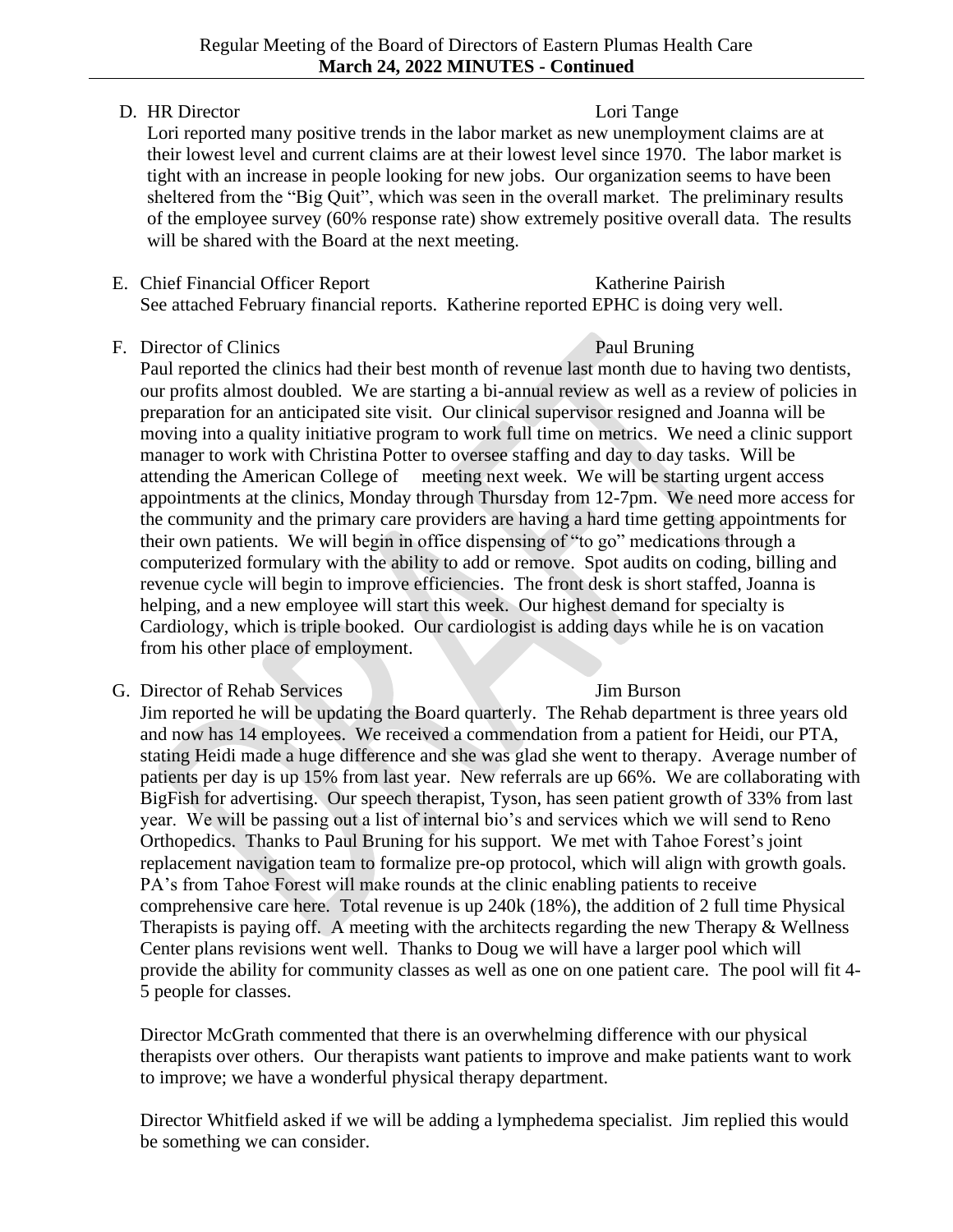### **7. Chief Executive Officer Report** Doug McCoy **OPERATIONAL PLAN OVERVIEW**

February operating performance YTD continues to remain positive to both budget and yearover-year performance. Revenues are up over last year for the same period by 22% and include positive variances for all in-patient and out-patient classifications. Supply and traveler expense continue to be the key expense variances due to the ongoing pandemic. The Board approved annual COLA increases were well received as were the adjustments to the nursing staff hiring scales. Aggressive recruitment continues in order to reduce the traveler expense and increase our overall census. Our marketing efforts to increase community access for EPHC services in March include: a campus visit by the Tahoe Forest Orthopedic team, introduction of our new community newsletter 'Health Lifestyles' scheduled for an April 1 release, a 66% increase in new outpatient rehabilitation volume, and the addition of two new providers in April. Recruitment of new non-EPHC patients will be an emphasis in our strategic initiatives for the 2022/23 fiscal year along with a growth of 15% in skilled nursing census.

March COVID rates have dropped dramatically both statewide and in our area. Our campus rate has decreased from 27% to 2% month over month. We have not had any positive resident cases and with the lack of staff cases, we have resumed activities and visitations based on CDPH guidelines. Staffing waivers for CNAs and training classes have been extended by the State until June  $30<sup>th</sup>$ . Some in-person meetings will resume to include the upcoming CLS patient experience training scheduled for March 28<sup>th</sup> and 29<sup>th</sup>.

Our bi-annual lab CLIA recertification survey was completed on March  $8<sup>th</sup>$  with some isolated findings that will be corrected through a written plan of correction. Our interim lab manager continues to update our policy and procedures to ensure full compliance with all regulatory requirements. We will be purchasing a new lab analyzer to increase our testing capabilities and result times through a California State grand opportunity. Installation of the new equipment is anticipated to be complete by the end of April. We received confirmation of the survey results from the February SNF visit. No deficiencies were identified. We anticipate our annual recertification survey to be conducted in the next 90 days. Life safety and environment of care rounds have been completed to reduce any potential regulatory issue. Ongoing mock reviews will continue to ensure we are well prepared for the survey.

The 2022/23 budget planning process has been initiated and will continue over the next 3 months. After two years of impact from the pandemic, our objectives will include targeted growth above the 22% from this year, the addition and expansion of services specifically in the RHCs, and normalizing expenses given the anticipated reduction of expenses due to COVID. After a lengthy delay in permit approvals for the new Loyalton clinic, we are prepared to place the bid out for contractor review and initiate the construction process. Our target had been a July opening date but may be moved given the unforeseen delay in receipt of City approval on the project. The Loyalton SNF window project was approved, and the contractor completed all measurements and ordering last month. We anticipate completion of this project in late April due to supply chain delays.

## **Customer Service Initiative:**

On March 28<sup>th</sup> and 29<sup>th</sup>, we will hold an onsite leadership training with Custom Learning Systems. The sessions will include a leadership briefing on our establishment as the hospital of choice initiative, an orientation and launch for our Service Excellence Council members,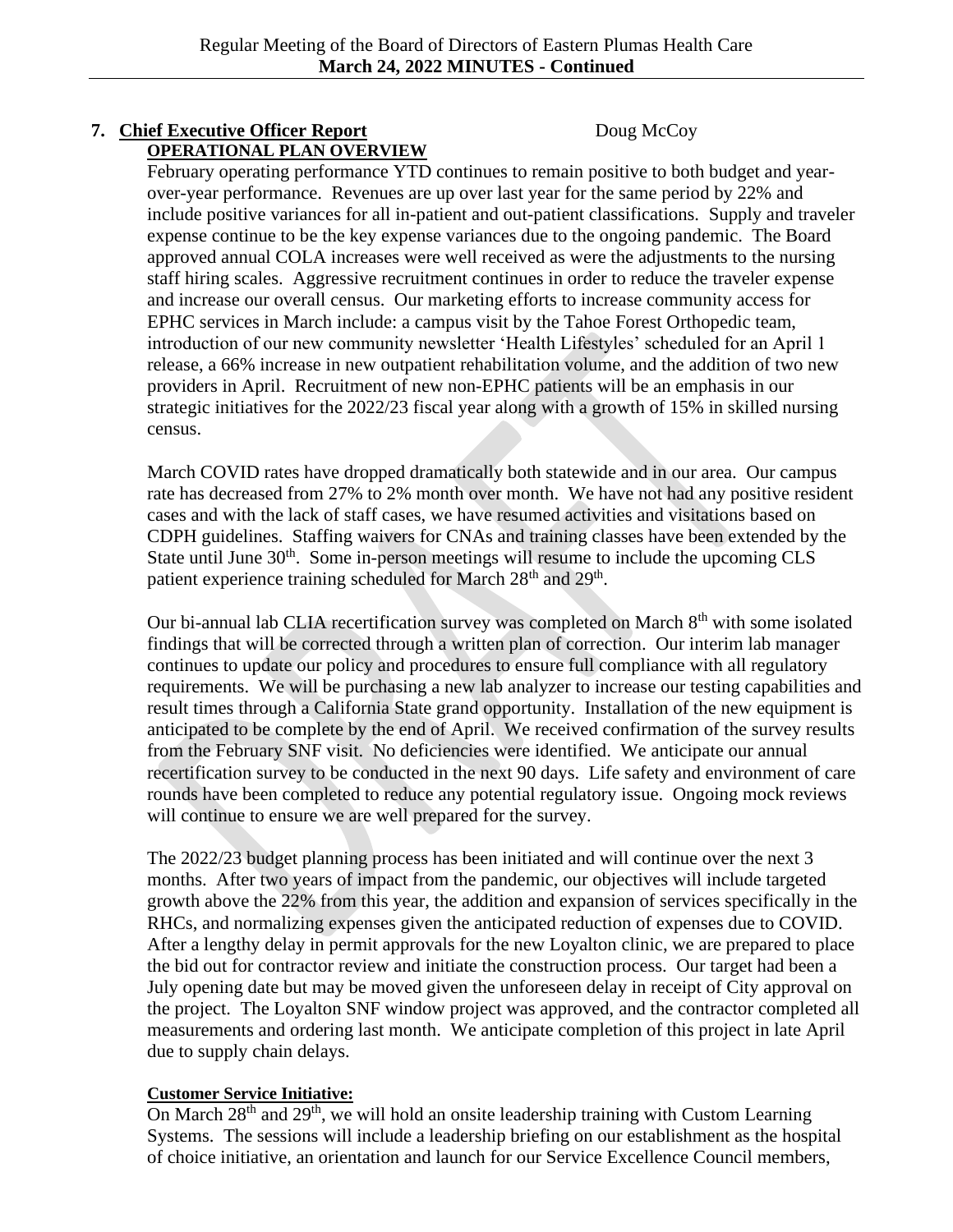and a training launch of our Leadership Oasis teams. The three Oasis teams will be focused this year on repatriating patients back to EPHC, onboarding/ recruitment, and patient interaction initiatives. The scheduled April training will be for all Service Excellence Advisors and include development of our 'team bragging' video highlighting our 3-year strategic initiative.

Paul has done a great work with designs for the clinic. Jim has seen great growth with the Rehab department. The hospital is looking at many upgrades, we are excited for the next year and rolling out a newsletter (to be mailed April  $1<sup>st</sup>$ ). We are cautiously optimistic with lowered Covid numbers. Custom Learning Systems/ ITPE training will be next Monday and Tuesday, launching 13 front line service excellence advisors. The Board members are invited to attend the CLS training on March 28<sup>th</sup> from 8-12am. Thanks to Penny, Donna and Neil for their work preparing for the CLIA inspection. Thank you to the Board and Finance committee for approval of the COLA and nursing wage scales.

# **8. Policies**

**ACTION:** Motion was made by Director Whitfield, seconded by Director Swanson to approve all policies.

**Roll Call Vote:** AYES: Directors McGrath, Swanson, Whitfield, Satchwell and Corcoran Nays: None

# **9. Committee Reports**

Finance Committee: Director Corcoran cited discussion about housing and potential upcoming hospital retrofit.

Director Swanson stated there was discussion as to the different types of possible employee housing (modular or cottages), which would allow for privacy.

Director McGrath thought these ideas were excellent.

Doug McCoy commented that 2030 is still currently the deadline for a hospital retrofit. There is a CHA proposal to modify the current requirements or delay the deadline, more information will be available by the next Board meeting following an upcoming meeting in Sacramento.

Jim Burson commented that a child day care on campus would be very valuable. Director McGrath agreed this would be a critical component of taking care of our workers.

# **10. Public Comment**

None.

# **11. Board Closing Remarks**

Director Satchwell commented how impressed she is with the clinic and Therapy & Wellness Center services and how the directors are thinking outside the box. The new ideas and use of PR are very exciting.

# **Open Session recessed at 10:40 a.m.**